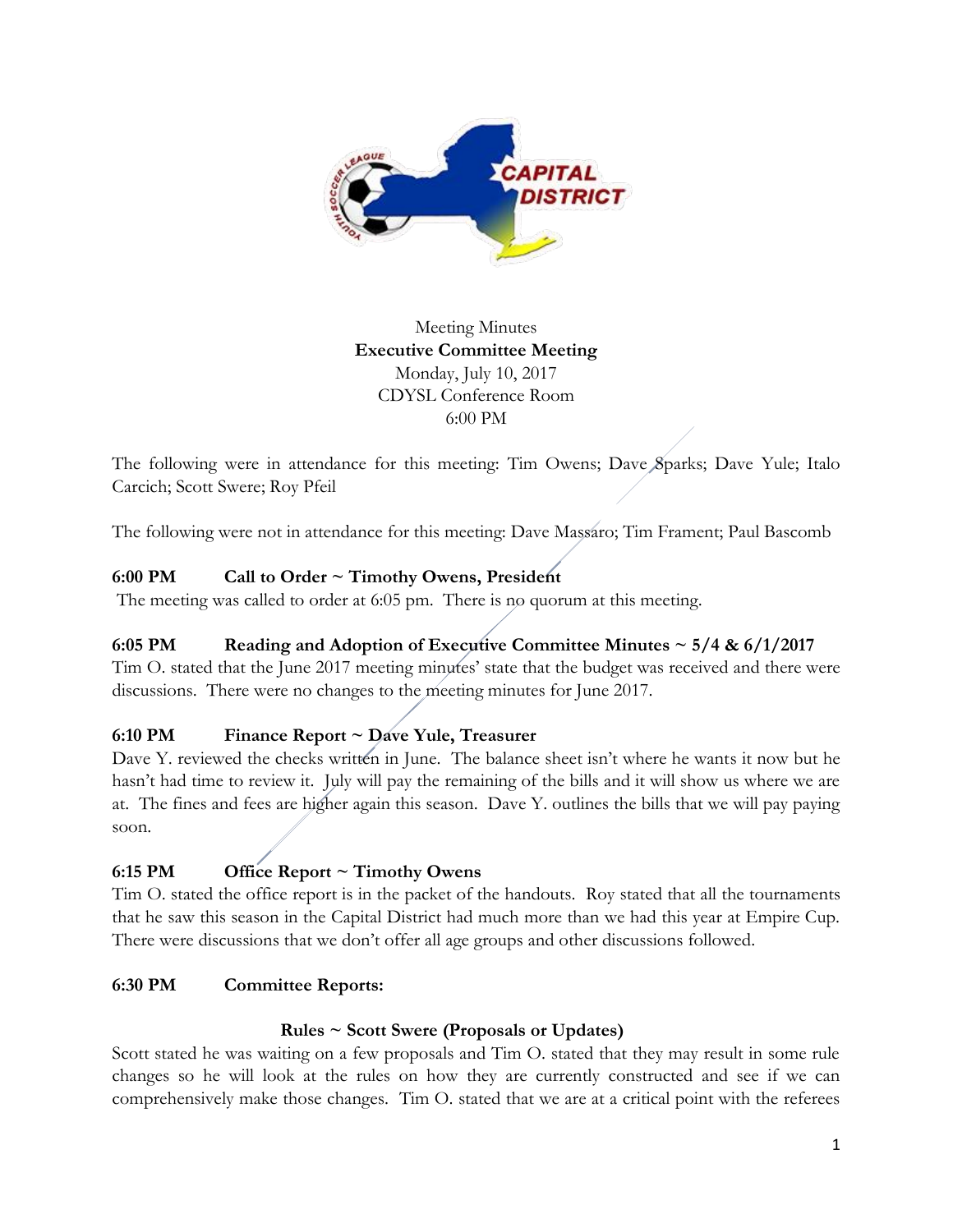to the point where we cannot go through the summer in thinking what we can do next summer based on the number of referees now. Tim O. stated that we should come up with a matrix of the critical number of referees that are absolutely needed to cover our games. He thought of some ideas that we may need to do to make the games work and he outlines his ideas on what can be done. Italo stated that CD Ref would like to meet with us so we can together come up with some ideas or changes to work together next year and especially with the number of referees declining. Italo gave some examples of the assignor stating that the EDP league was causing havoc with the referees and late cancellations which take up the referees who have already committed to work the games. There were discussions on this matter. Tim O. stated that he does not want to change the number of games but it is a consideration that we may need to do because the referees numbers are declining. It is not that Tim wants to reduce the games, it is coming up with thoughts for us to discuss and think about in regards to the discussions that may have to be had if the number of referees continue to decline. There were more discussions and thoughts on what could possibly be done from distributing the games differently with the age and genders, changing the game times on Sundays to allow referees to be able to travel from various sites. Tim O. stated that there is no one answer to this issue, there will be multiple faucets that must be thought out very clearly and worked with an equation where we are not missing league game assignments due to the shortage of referees. But we also need the referees for the tournaments, but it's not like we don't know what is coming ahead. We need to have these conversations now and not wait until April or May 1<sup>st</sup> and try to figure out what to do and deal with them as they occur.

#### **Finance ~ Dave Sparks**

Dave S. stated the proposed budget will be out. It was sent out at the last General Board Meeting in June.

#### **Games ~ Paul Bascomb (Season Wrap-up; Fall Ball, Futsal, Spring 2018)**

Tim O. stated that Paul was traveling. Tim O. stated that Paul stated that the league needs to explore that CDYSL needs to partnership with CD Ref. The partnership means to collaborating, a better word than partnership, to anything we can do together to make it helpful for the league. Referee recruitment, referee training, referee retention are the topics we need to help them address. Tim O. stated that he would like to see young individuals as well as older individuals needed as referees. Roy asks why don't we broadcast and send out the need for referees. Tim O. stated that would be part of the collaboration with CD Ref. This is on faucet that we don't get to the critical stage on referee numbers and that is to collaborate with CD Ref. The CD Ref have lost over fifty referees this season and most of the reasons are the parents and coaches railing the referees. The referees left and haven't come back. It is part of our responsibility as a league to not only foster an atmosphere and environment for the referees to not want to leave due to the parents and coaches. Scott asks that when the meeting with CD Ref and CDYSL takes place, can the Executive Committee be notified and Tim O. stated that it could. Tim O. stated that there are a few games that still need to be finalized, if they aren't scheduled to be played by the end of the week. Italo stated that about 500 of the 800 rescheduling were during the free rescheduling period. There are probably about 75 or so games that were not played due to weather cancellations at one time. Final bills will be going out for the second half within the next week or so.

Tim O. stated that Fall Ball was discussed with the office and it is going live on August  $1<sup>st</sup>$ . The deadline is August 31<sup>st</sup> to commit teams. The team commitments will be sent out. Weekly broadcasts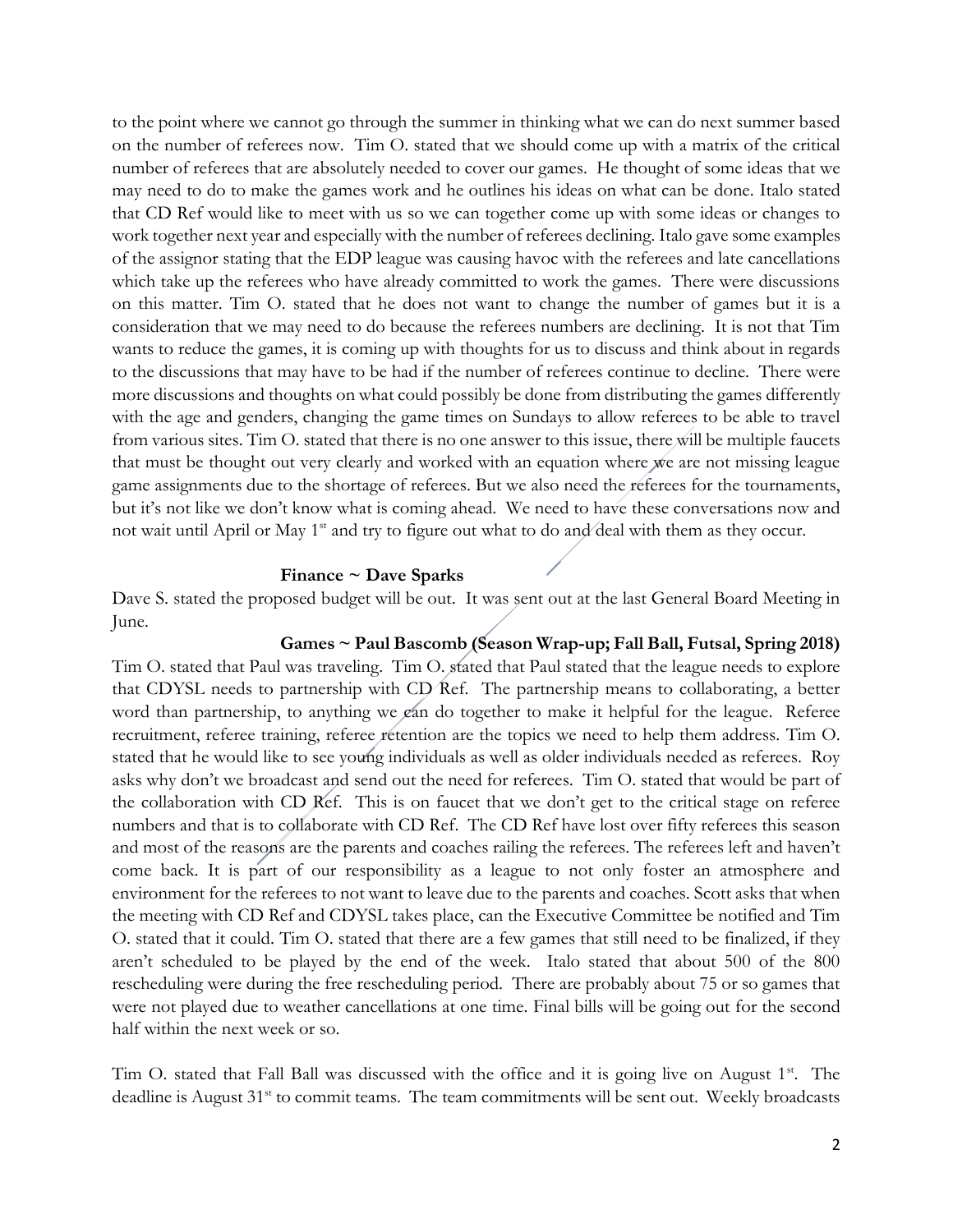need to be sent out on these. Tim O. stated that we can go live for team commitments for Futsal on August  $1<sup>st</sup>$  as well. We can state that the locations are pending for those that are finalized but opening the applications/team commitments should be open. We will start to build those teams in. Italo stated that right now we have three gyms at Sand Creek and three gyms at Mechanicville. Roy stated that we need to put a blurb for each event and educate the individuals when they see the advertisement that it sent out. It should describe Futsal and Fall Ball and central locations, kids love it, recommended by the federations, etc.

Futsal registrations should be August 1<sup>st</sup> up until Thanksgiving or the week before Thanksgiving. That will give clubs enough times to sign up. Roy stated that it would be nice to have these events listed and open much earlier to get us a head of the game as it is so important and to be able to publicize the events.

Tim O. stated that Spring next season will be discussed and we must have a wrap up meeting to this spring so we know what we need to work on.

### **Membership/Nominations ~ Dave Sparks**

Dave S. stated we have an inquiry from Halfmoon for the name change of their club and we have sent out what we need from them when they send us the information we requested.

#### **Registrations ~ Tammy Kishbaugh**

Tim O. stated that the handout outlining the registrations are in the packets that were handed out earlier in the meeting. Tim O. stated that as confusing as it will sound, the registrations that Tammy reports are the actual registrations that she processes. The ENYYSA bills always differs from that and that lower number is by around 6 and 9 percent lower. It translates to a few things. We pay less to ENYYSA and we are usually one vote short as well based on the numbers. The recreation players are still coming in for the season and our numbers are looking solid.

### **ZTEC, Arbitration, Appeals ~ Tim Frament**

Tim O. stated that several months ago, he appointed Prince Knight at Chairman of the Zero Tolerance Committee. He is currently reevaluating that appointment. As of today, out of all the Zero Tolerance reports that we received, and he believes the number is 9, only one is resolved and that one went to Arbitration with Tim Frament and that was resolved as of a week or two ago. That one was the East Greenbush vs. Empire FC. They stated they would comply and now we are receiving complaints because Empire FC didn't do all that they were told in not "tagging" other clubs in their areas. Tim explains the tagging process. They stated that he is being very misleading. Tim O. asked Tim F. to reach to Empire FC to let them know they are not being compliant on what they were told to do and remove the "tags". Scott stated that we as we are going through this change in the office. Maybe one of the responsibilities to the employees in the office is to be dedicated to coordinating and staying on top of that. We may want to investigate that a person be part of the responsibilities of the committees at least review them once a week and go through to ensure the items were done. Tim O. stated of the other eight Zero Tolerance's that were sent in, five of them were from one referee. One of Zero Tolerance was a coach versus referee but the coach is a referee. There was another one where it was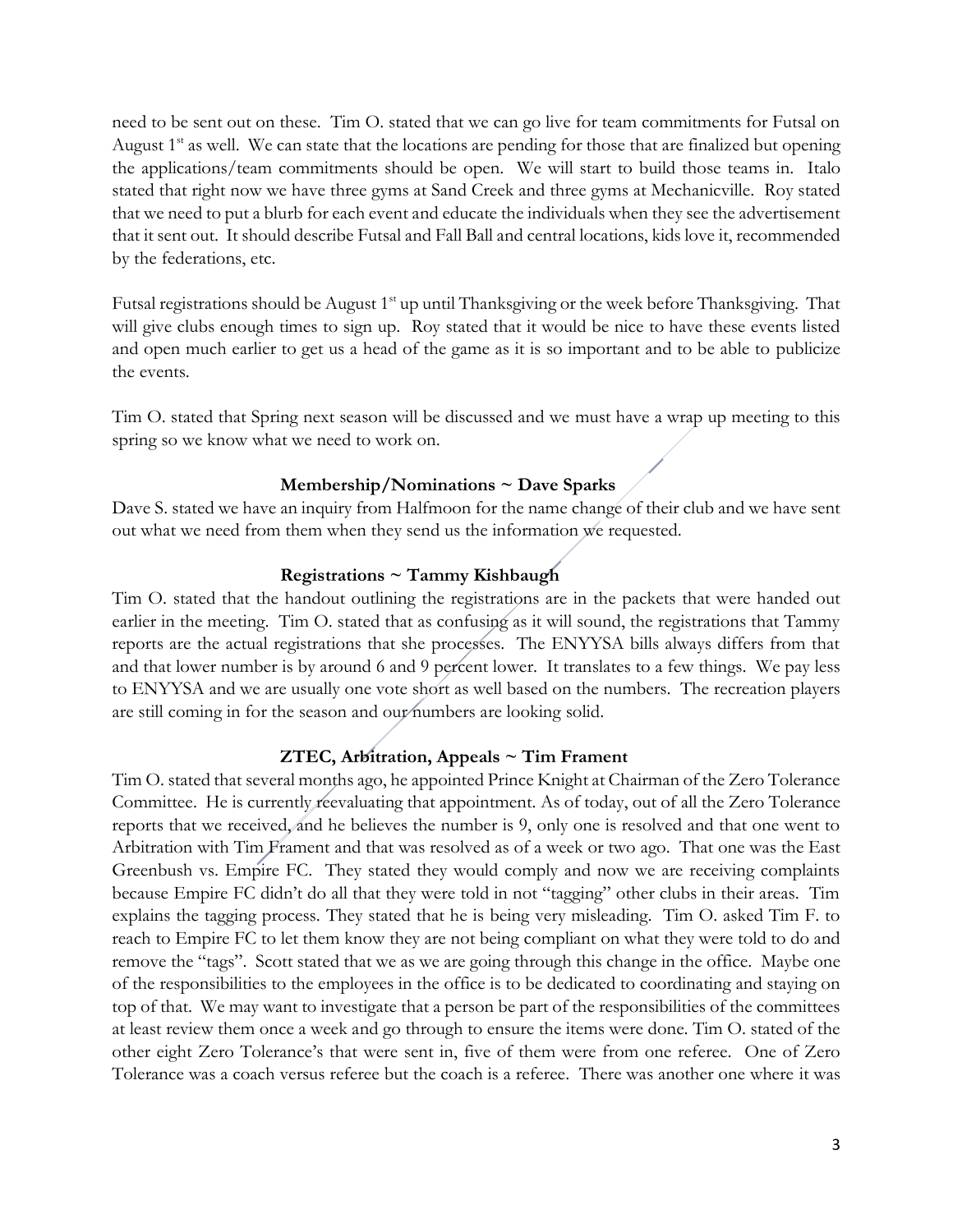an issue with two players and CDYSL cancelled their last game to avoid something happening before it could be heard. Tim O. stated that most of the ages had issues with Zero Tolerance.

#### **6:45 PM Programs:**

#### **Coaching Education ~ Roy Pfeil, Second Vice President**

Roy stated that he has an E course coming up on the  $22<sup>nd</sup>$ .

#### **ODP Program (follow-up) ~ Roy Pfeil**

There is no report now.

#### **TOP Soccer ~ NO REPORT**

There is no report now.

#### **Coaches Workshop**

Tim O. stated that the NSCAA convention is back to the east coast. It will be held in Philadelphia, Pennsylvania. There were discussions of asking Bill Sampio coming back and Gary Wright has already booked the venue if we can get him to come back for the licensing.

## **6:55 PM Unfinished Business – Empire Cup 2017, Reconciliation, Budget 2017-18, Office**

Tim O. stated that we already talked about Empire Cup as staff is getting the numbers together. Tim O. stated it was a great weekend and the weather was great. It did rain in the morning but it cleared right up. The roughest part during the rain on Saturday was getting to the field to park. Overall the event went very well. The office report says 40 but there were 42 teams. Anything over 30 teams, we split the profit with the host. We can make this more special and will we do things to make this happen, states Tim O., yes. Our schedule went from 8:00 am and the last game was over at 3:30 pm both days. We had at least six people come to the tent to ask why we wouldn't have older age groups and it is a valid point. Yes, Mad Dog is happening but not everybody is willing to pay \$1,000 to go to a tournament but they will pay \$650. We have the fields and the ability to accommodate a longer tournament day but the issue may be the referee situation again. Some referees did four games a day and some only did one or two a day because that was all they could handle for the day. There was discussion on what we can give the referees what they want like they do the Mad Dog Tournament. Tim O. states that Mad Dog schedule comes out earlier so we need to get our schedule out earlier as well. Tim O. made calls regarding multiple events, like tournaments, to get your bank of referees and they said, offer the incentives, let them know they are getting free breakfast and/or lunch and sweeten the deal. Instead of the pro-rated price, give them a little more. It may cost you a couple more hundred dollars but it will get you the referees you want. Italo stated that you also need to contact outside assignors for referees and use our hotel rooms that we earn for the out of town referees. Tim O. stated that only one or two incidents with coaches and/or referees. Tim O. needs to speak with Italo on one topic of Empire Cup after the meeting.

Tim O. stated we are short staffed. Italo states that we should get a part time individual for the summer season for a couple of days a week. Right now, Italo and Tammy may be in the summer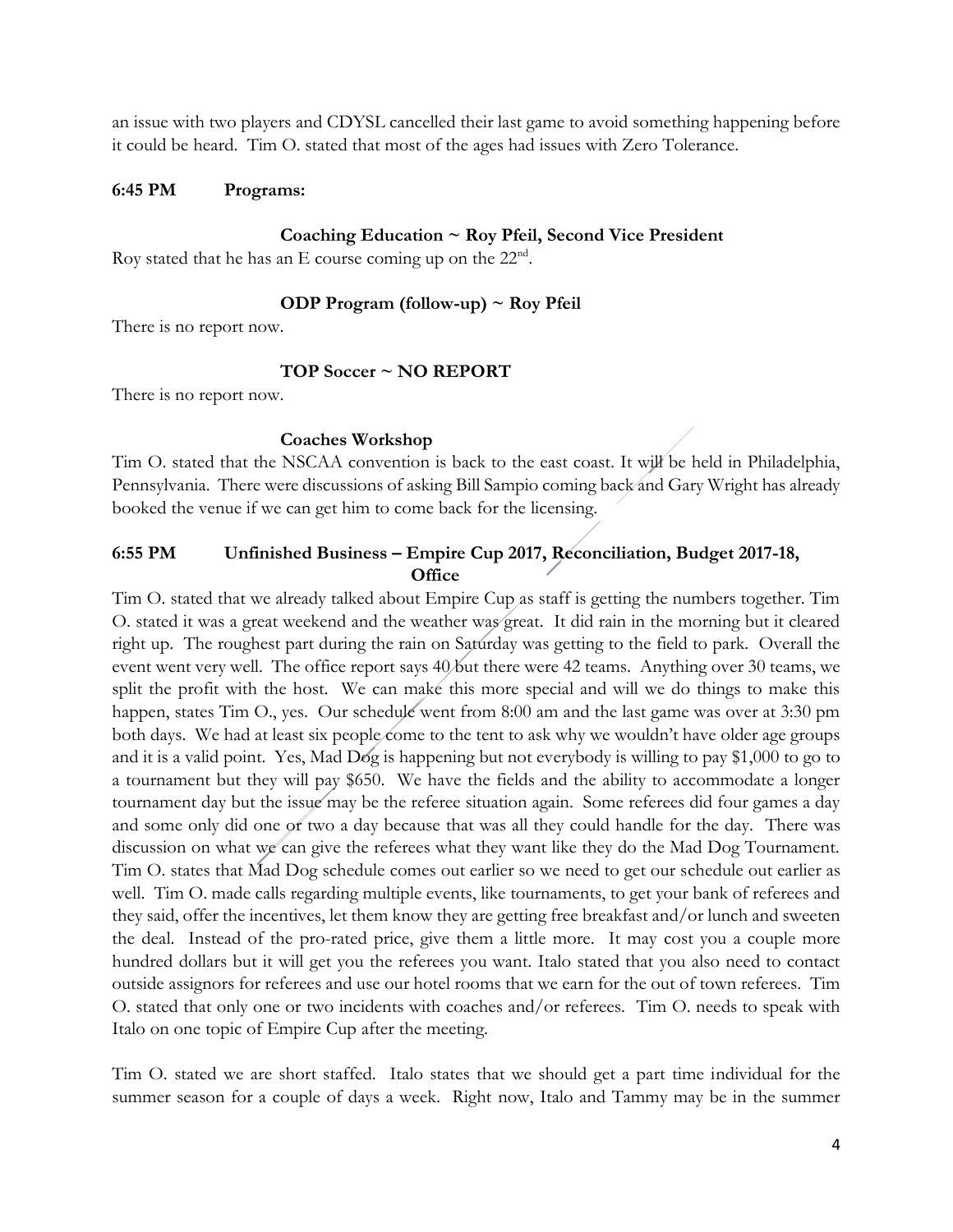almost every day during the summer months. Italo stated that one of the hardest thing he had to do was the termination of Kathy Marco. He wants to thank Bruce Rosenthal for helping him and guiding him during this process and to his daughter, Italo's daughter Kristen. She gave him a lady who is going to graduate school who is working on a part time basis at target and she will help us in the mornings and he will interview her on Wednesday. Tim O. suggests that the telephone system roll to automatic and anybody who calls here has the voice, not the voicemail that the first thing that says, thank you for calling CDYSL we are on our summer hours.

Italo stated that we would like to hire an individual and it was stated that Italo and Tammy should make suggestions on what a new hire could do for responsibility.

Tim O. stated that Italo flinched with the two team commitments for Fall Ball and Futsal Program. By the next meeting, we need these up and running.

Italo stated that he spoke with Mike Kinnally and he verified that Exceptional Seniors was being held at DiCaprio Park. Roy asked what the charge would be to use DiCaprio Park. We know we need to pay for the striping the fields and the port-o-johns.

Tim O. stated that Veteran's Day is on a Saturday this year. The schools are observing the holiday on November 10<sup>th</sup>.

Tim O. stated the AGM should be blasted once a week until the event.

Tim O. stated that Saturday, August 5, 2017 is the ENYYSA AGM. Tim O. stated we should hear more about the Federation fee where they want to charge \$10 per player. Tim O. stated that there are two administrative proposals and Tim reads them. Tim stated that it would be nice to have another individual to go with him to the AGM. There were discussions on this topic.

Roy stated that he put in an e-mail that Mike Kinnally is starting another league and we need to get things out there quicker with our events.

Tim O. stated Afrim's is starting their own league as well. Tim O. stated that there are discussed at these meetings are confidential and we need to keep things kept to us only. The word gets out there and people use this against us because they know what our plans are and get ahead of us.

Tim O. stated we are short staffed but he has all the confidence that we can handle in the short run understanding this is a short run. Reinforcements are on the way. The Executive Committee is here to help us in any way to operate the league.

## **7:45 PM New Business – CDYSL Day at Local Colleges – Fall 2017 (Sage, Siena, UAlbany)**

Roy stated that we have the schedule sent out with the local college games. Tim O. stated that the colleges listed reached out to Tim O. to have a CDYSL game day to get participants out there to their games with individuals who are members of CDYSL.